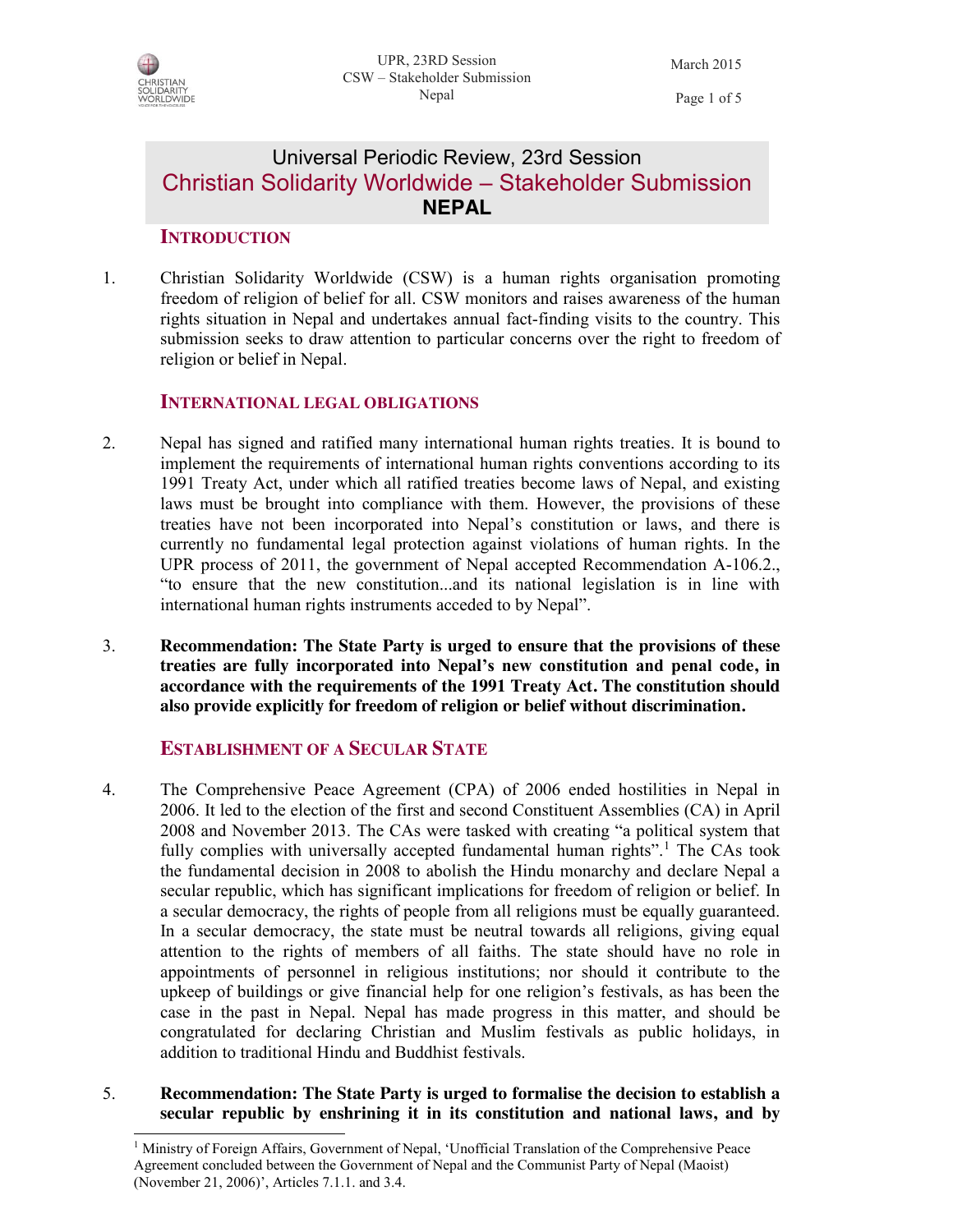

March 2015 Page 2 of 5

**defining its neutrality in religious matters, and guaranteeing equal treatment to all religions in an agreed policy statement and regulatory framework. The State Party is encouraged to establish a statutory, multi-faith religious commission, with representation and involvement of all religious communities, to address religious and social issues, with the power to issue recommendations to the government.**

# **RIGHT TO FREEDOM OF RELIGION OR BELIEF IN THE INTERIM CONSTITUTION AND IN THE NEW CONSTITUTION**

- 6. In the 2011 UPR process, Nepal accepted Recommendation A-106.1., to "Ensure that the new constitution fully guarantees the right to freedom of religion and belief", and for this right "for all citizens to be clearly included and formulated according to international standards"; Nepal also accepted Recommendation A-106.21., to "Make further efforts to overcome the difficult issue of discrimination on the grounds of religion."
- 7. The Interim Constitution, rapidly drafted in 2007 and intended for a very limited period, has already been in place for eight years. It defines the right to religion as follows:

*"Every person shall have the right to profess, practise and preserve his or her own religion as handed down to him or her from ancient times paying due regard to social and cultural traditions."*

This fails to guarantee the right to choose and change one's religion, as enshrined in the International Covenant on Civil and Political Rights (ICCPR).

- 8. The CPA provided that a new constitution would be formulated. The new constitution should have been completed by 28 May 2010, but an agreed draft failed to materialise. A new CA, elected in November 2013, fixed a deadline of 22 January 2015 to promulgate a new draft constitution. This deadline has also not been met. A significant proportion of the members of the CA do not believe that they are being fully consulted, or that every effort is being made to include them in achieving consensus in the completion of the constitution. Many also believe that the proposed constitution will not be truly inclusive of the interests of every sector of society, particularly marginalised groups.
- 9. It remains crucial that the new constitution will include a comprehensive provision for freedom of religion or belief, including the right to have or adopt a religion or belief of one's choice, and the right to manifest one's religion or belief either individually or in community with others, both in public and private. However, during the recent constitution-writing process, the draft constitutions of the two committees of the CA included severe limitations to freedom of religion and belief. The Committee on Fundamental Rights and Directive Principles produced a draft which included the following prohibition: 'No person shall be entitled to...convert a person from one religion to another.' The Committee on the Protection of the Rights of Minorities and Marginalised Communities also included a clause saying 'No one shall be allowed to convert another person from one religion to another against his or her desire.' The proposed clauses are of particular concern because they limit the ability to convert from one religion to another, which is a fundamental human right. There is no need to include provisions outlawing the use of force in the process of choosing to change one's faith, as these cases can already be prosecuted under criminal law. Accusations of 'forced conversions' from one religion to another are frequently made in Nepal, often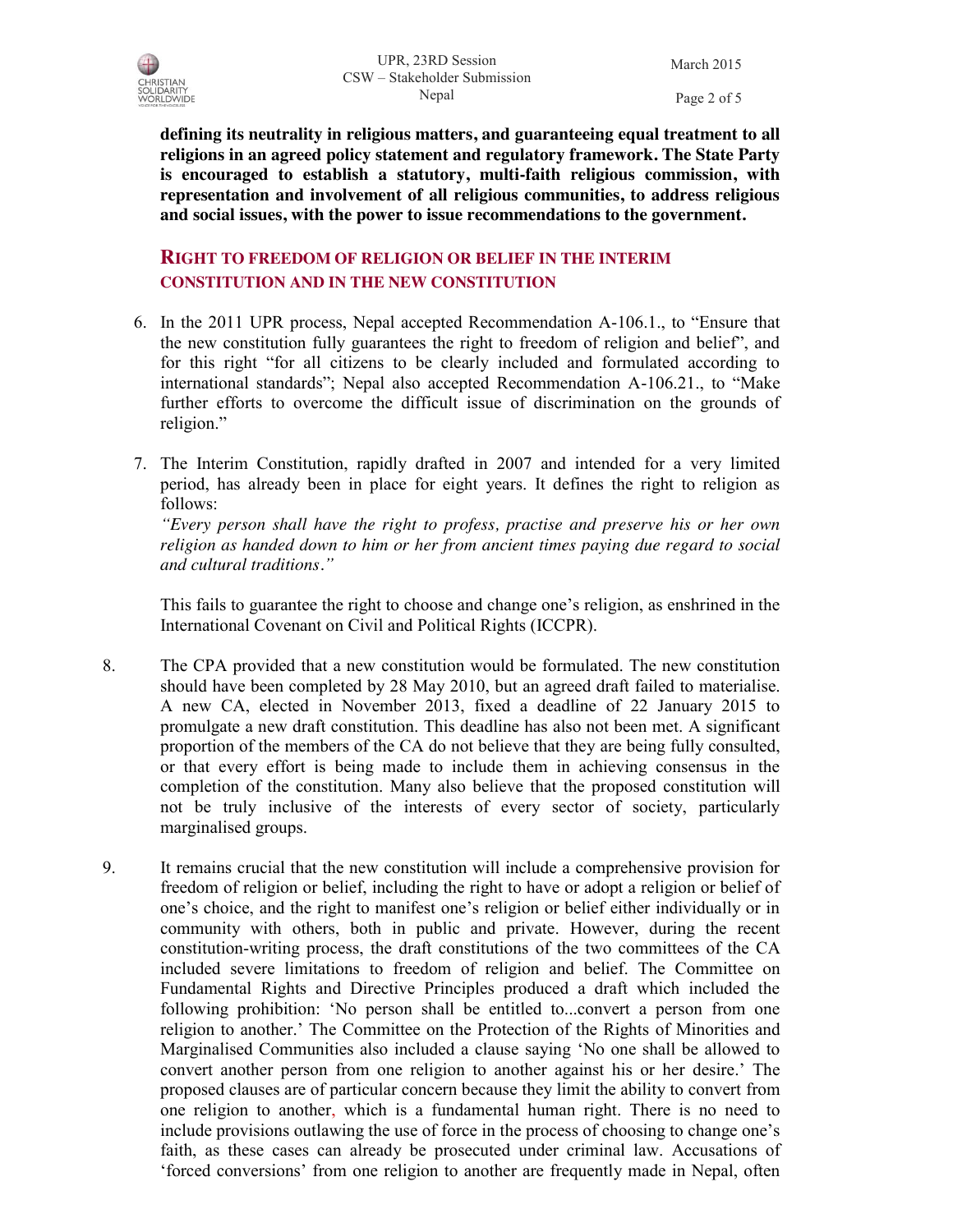UPR, 23RD Session CSW – Stakeholder Submission Nepal

March 2015 Page 3 of 5

with virtually no evidence to substantiate them. Legal provisions such as the draft clauses are prone to discriminatory abuse. For instance, a violent attack by an extremist religious group on a peaceful Christian baptism in Kathmandu in June 2014 was accompanied by accusations that a previous member of the extremist religious group had been illegally 'converted'. This interpretation left no room for him to be seen as making a free decision of his own volition. Without constitutional and legal protection, those choosing to change their religious beliefs and their friends in their new religion, could increasingly be subject to verbal or physical attacks.

10. **Recommendation: The State Party should ensure that the new constitution enshrines adequate protections for full religious freedom, and that no restrictive clauses will be included in the new constitution which limit the right and freedom to choose and change one's religion, as guaranteed under Article 18 of the ICCPR. The State Party should also ensure that the new constitution is completed as soon as possible, and that every effort is made to arrive at consensus in the CA and to ensure an inclusive constitution, protecting the rights of minorities and marginalized groups.**

## **REGISTRATION OF RELIGIOUS IDENTITY**

- 11. On 5 May 2014 the government of Nepal announced that although its citizens would be provided with national identity documents, members of religious minorities must submit to greater scrutiny to receive their identity documentation. Official forms will require Christians, Muslims and other minority faiths, notably converts from Hinduism, to 'reconsider their faith' before submitting their paperwork. If no religious affiliation is submitted, the applicant will be registered by default as a Hindu. This process clearly treats members of other faiths differently from Hindus, and as such is not only unjust, but could be used to put barriers in the way of members of minority religions securing identity papers.
- 12. **Recommendation: The State Party should amend the regulations for securing identity documents so that they treat members of all religions equally. The regulations should not require non-Hindus to go through any processes or explain any changes in belief which Hindu citizens are not required to do.**

### **FREEDOM OF RELIGION OR BELIEF FOR DALITS**

- 13. Freedom to choose and change religious belief is of great importance for people of different castes and ethnicities. Members of the National Dalit Commission have informed CSW that the right to choose and change their religion is the most fundamental human right for Dalits. Members highlighted that the violations of their right to freedom of religion and belief undermine the realization of all their other human rights.
- 14. In the 2011 UPR process Nepal accepted Recommendation A-107.6 to 'Provide the National Dalit Commission with sufficient resources to effectively realize their mandate.' Unfortunately, no progress has been achieved with regard to this recommendation. The National Dalit Commission does not have any official permanent buildings provided by the state, and has no established regional offices. Furthermore, the Commissioners have not been reappointed or replaced within the required time limit and the Commission can afford to pay very few staff, certainly inadequate for the tasks it faces. The Commission has also received insufficient funds to run and repeat the '100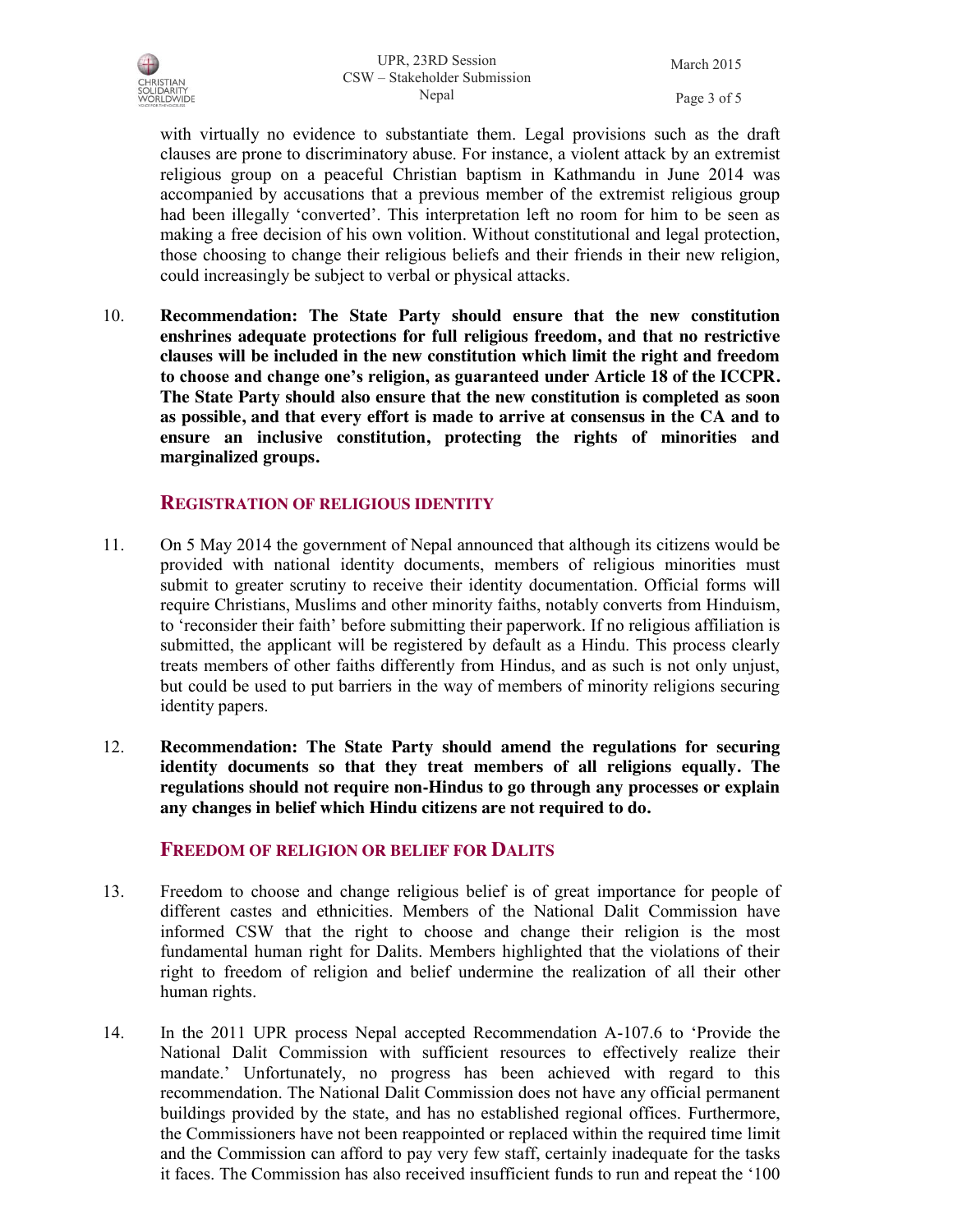

Day Campaign', a highly regarded Dalit human rights campaign organized in autumn 2011. Without a full commitment to the mandate and work of National Dalit Commission and adequate resourcing of its work, the considerable achievement of legislation on caste and 'untouchability' will remain largely a theoretical achievement, unimplemented in practice.

15. **Recommendation: The State Party is urged to provide suitable permanent buildings, both headquarters and regional offices, for the National Dalit Commission, and the full funding required to staff its offices and campaigns throughout the regions, and a full complement of Commissioners to be appointed or reappointed immediately when the terms of the previous commissioners end.**

#### **WOMEN'S RIGHT TO FREEDOM OF RELIGION AND BELIEF**

- 16. In the 2011 UPR process Nepal accepted Recommendation A-106. 22., to 'Continue its efforts to ensure gender equality' and 'to promote the role of women in society in order to guarantee quality life for its citizens'…'their development, protection and participation'. It also accepted the Recommendation A-106.21 to 'make further efforts to overcome the difficult issue of discrimination on the grounds of religion, gender, race or otherwise.'
- 17. Early marriage for girls between the ages of 12 and 17 is very common in rural Nepal. According to 2012 research by PLAN, Save the Children and World Vision, three out of four Dalit girls marry during their early teens. Girls from religious and ethnic minorities are disproportionately affected by early and forced marriages. For instance, Dalit girls are often abducted by prospective husbands and forcibly married at an early age.
- 18. The dangerous practice of early and forced marriage undermines a wide range of fundamental human rights for the women and girls in Nepal. Furthermore, it undermines the right of women to freedom of religion or belief. Nepal's legislation does not provide for the right of a wife or daughter to choose a different religion from her father or husband. Girls can be forced to marry men of a different religion, and are often expected to adopt their new husband's religion. In other cases, young women are often prevented from attending worship in church, temple, or mosque of a religion which differs from their husband's.
- 19. **Recommendation: The State Party should enforce the law to prevent child marriages; establish policies across the nation which protect Dalit and low caste girls from early and forced marriage; and ensure that the constitution and laws of Nepal guarantee all women, and in particular girls of low caste, full freedom to choose their own religious beliefs.**

### **DISCRIMINATION RELATING TO BURIAL RIGHTS**

20. Challenges remain regarding the equal realisation of burial rights in Nepal. Two major religions (Islam and Christianity) and one sect of Hinduism (Kiratis) practise burial. There have been incidents in Nepal when bodies intended for burial have been forcibly cremated and the pastors intending to officiate at burial services have been physically attacked. Christians have also been refused permission to buy land for burial or keep bodies in a rented church.